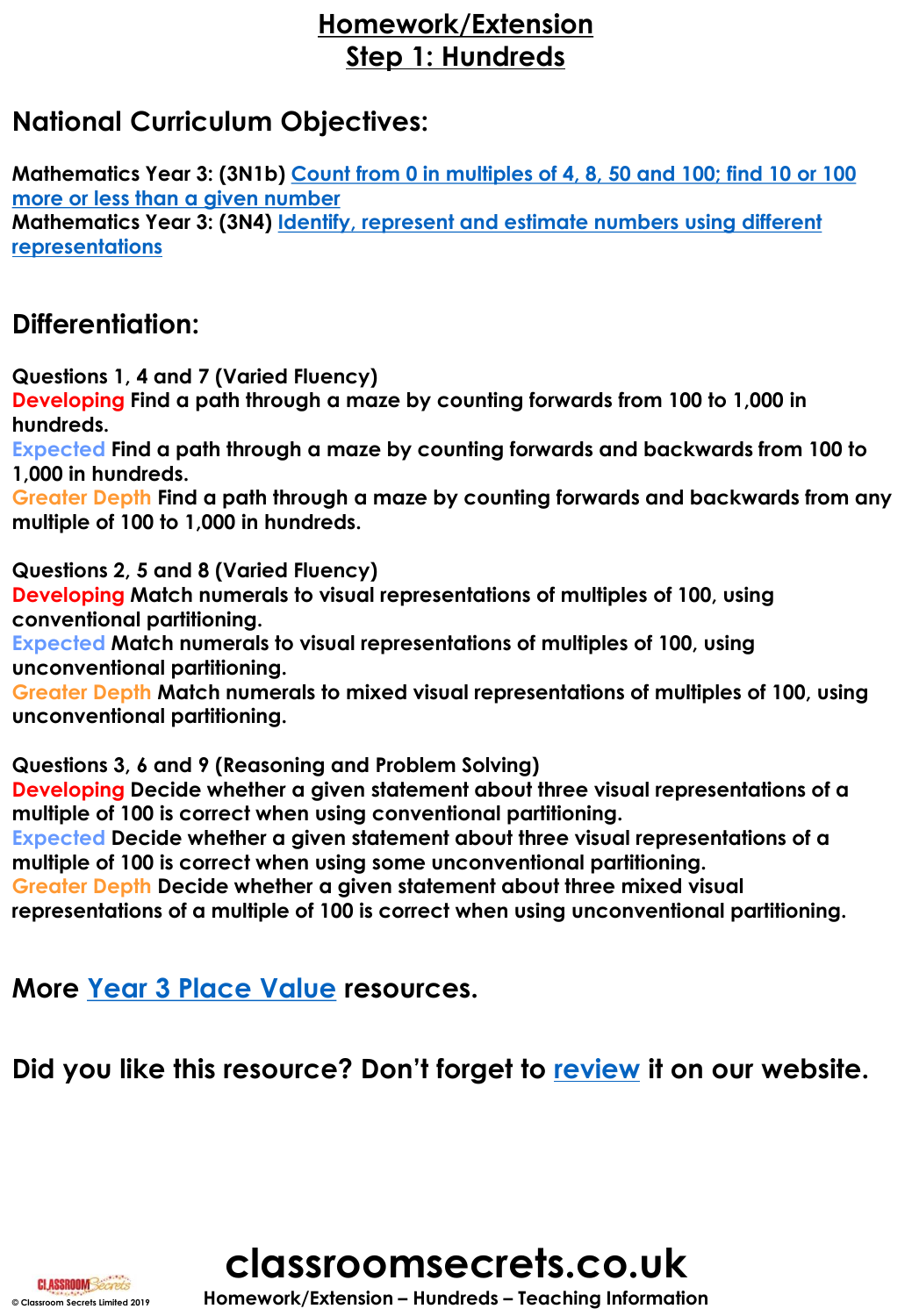## **Hundreds**



**CLASSROOM Secrets**<br>
© Classroom Secrets Limited 2019<br>
© Classroom Secrets Limited 2019<br> **Homework/Extension – Hundreds – Year 3 Developing**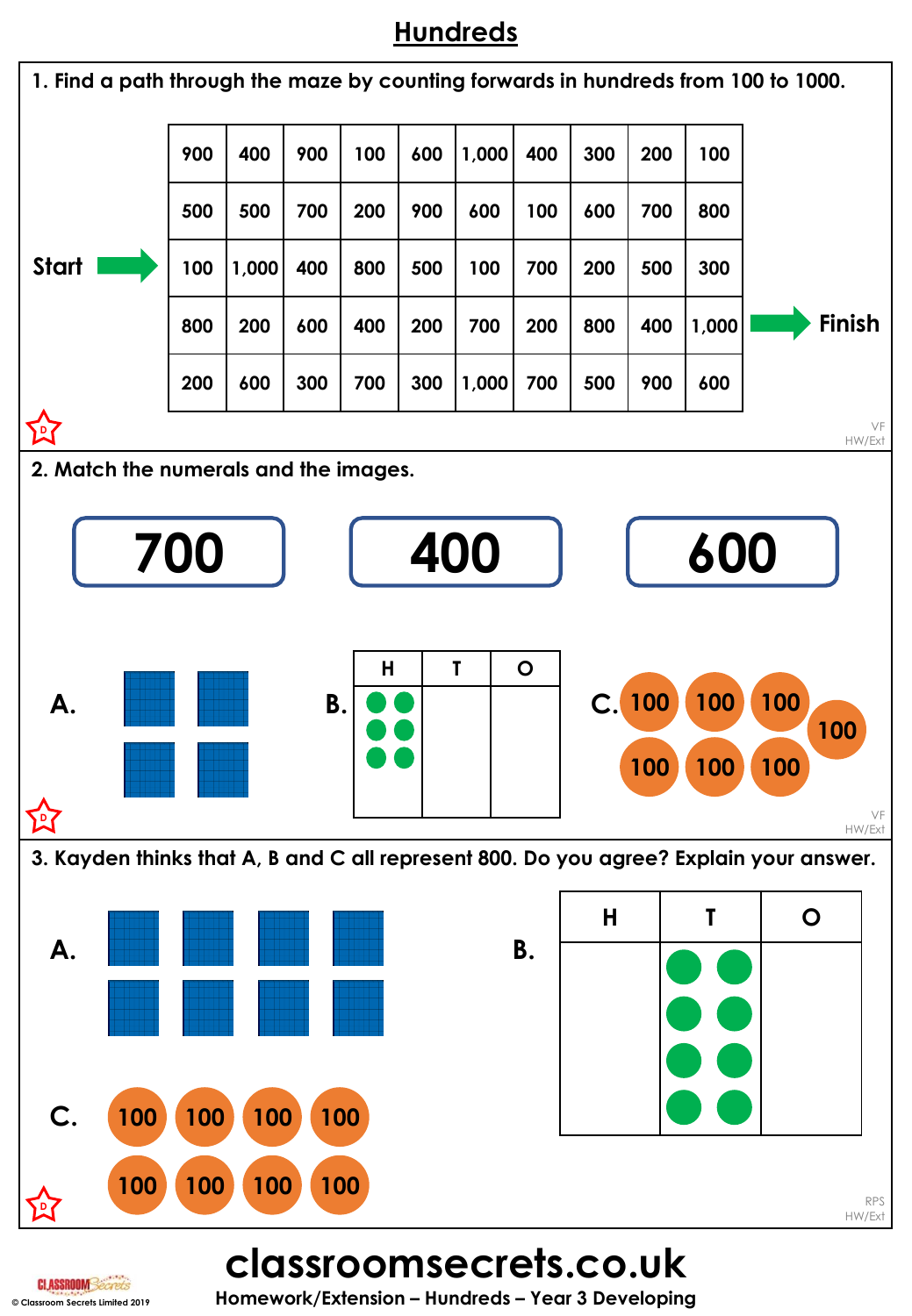## **Hundreds**



**CLASSROOM Secrets Limited 2019 CLASSROOM 3627826 Homework/Extension – Hundreds – Year 3 Expected**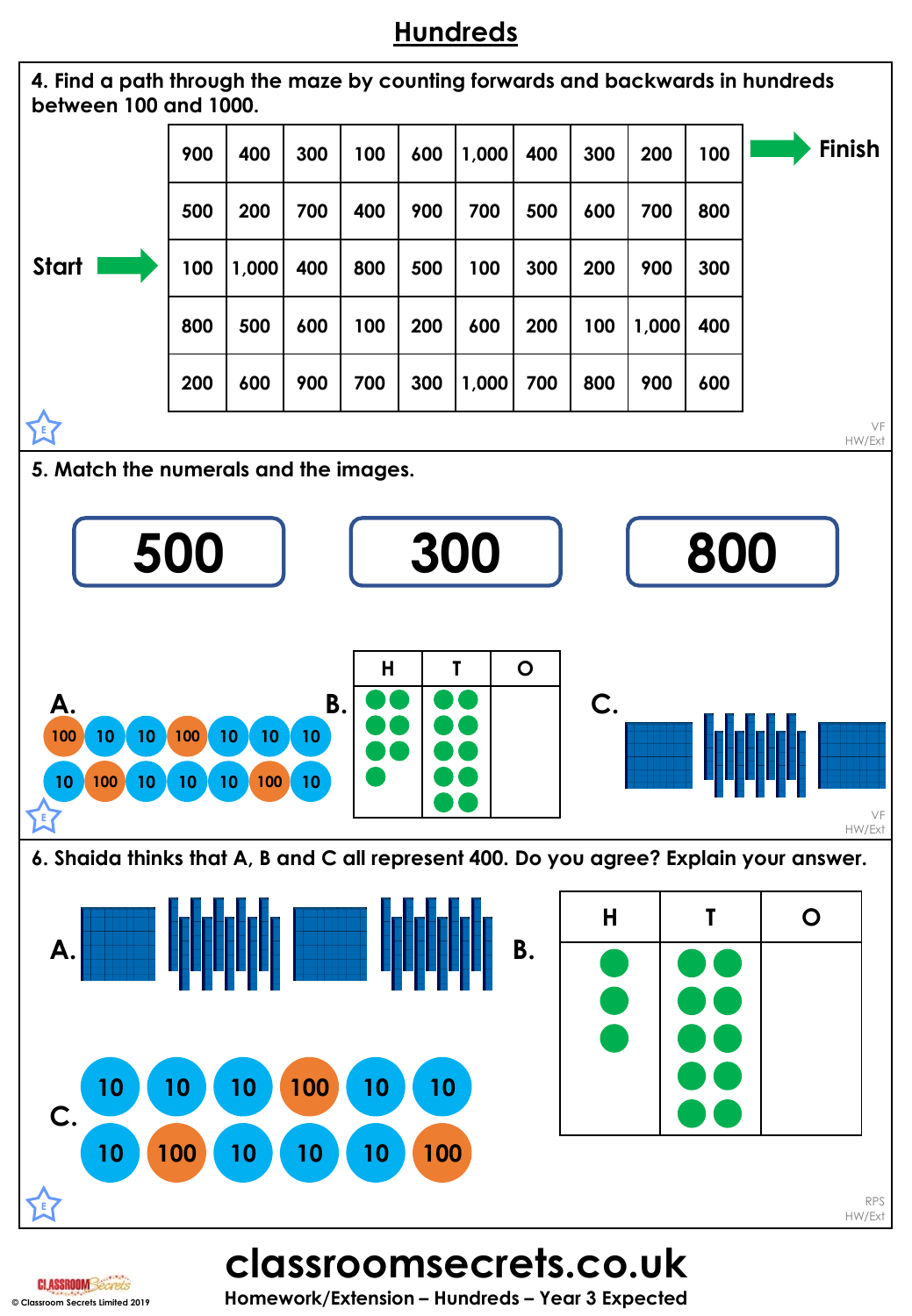# **Hundreds**



**classroomsecrets.co.uk**

**© Classroom Secrets Limited 2019 Homework/Extension – Hundreds – Year 3 Greater Depth**